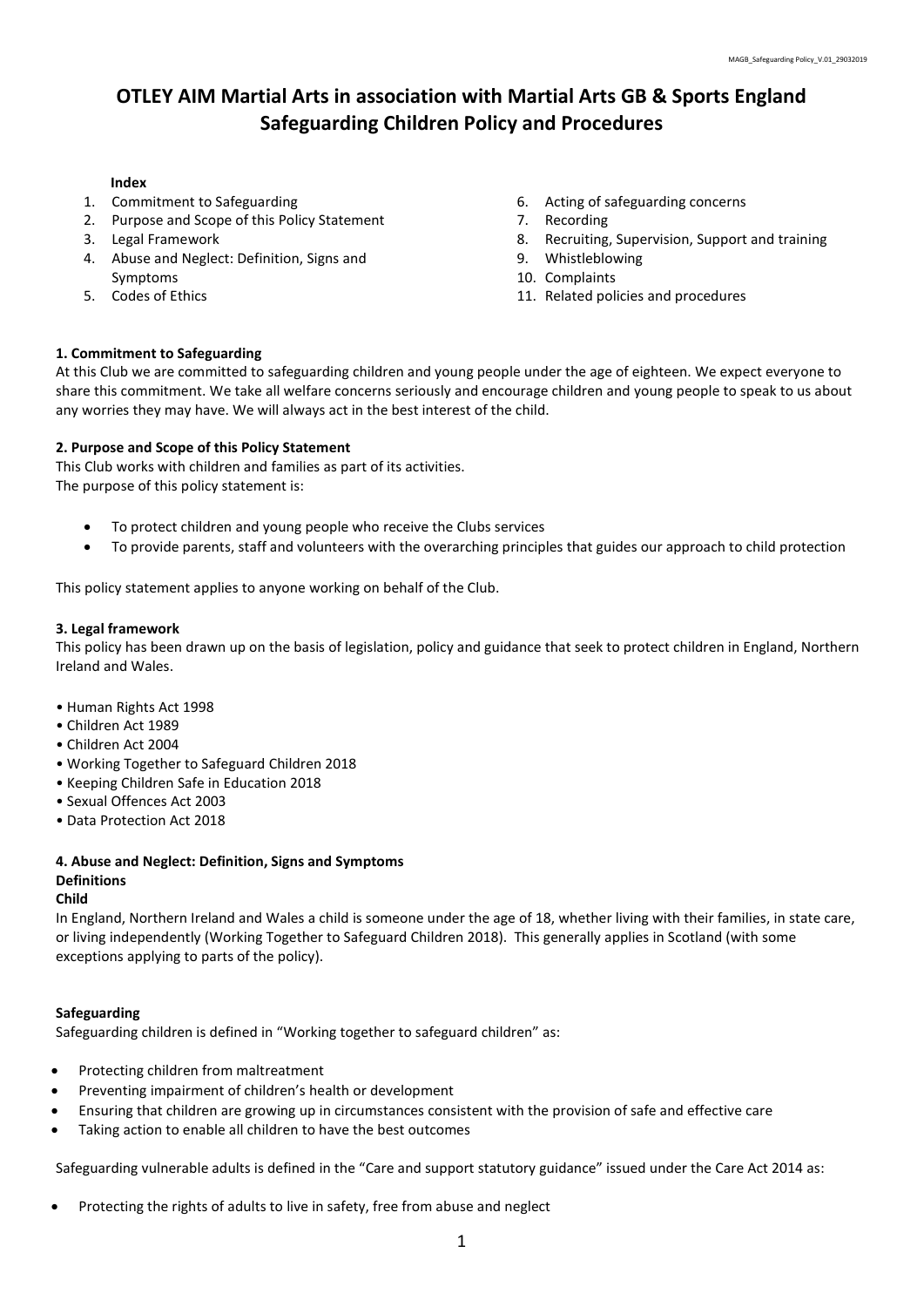- People and organisations working together to prevent and stop both the risks and experience of abuse or neglect
- People and organisations making sure that the children and adult's wellbeing is promoted including, where appropriate, taking fully into account their views, wishes, feelings and beliefs in deciding on any action
- Recognising that adults sometimes have complex interpersonal relationships and may be ambivalent, unclear or unrealistic about their personal circumstances and therefore potential risks to their safety or wellbeing may occur

# Child Abuse

Child abuse is any action by another person – adult or child – that causes significant harm to a child. It can be physical, sexual or emotional, but can just as often be about a lack of love, care and attention. We know that neglect, whatever form it takes, can be just as damaging to a child as physical abuse.

In addition to the above categories, there are other forms of harm or abuse that should involve the police and other organisations working together to protect children. These include:

- Bullying
- Child Sexual Exploitation
- Hate crimes
- Abuse in domestic settings
- Honour based violence
- Forced marriage
- Human trafficking
- Exploitation by radicalisers who promote violence
- Membership of gangs inclined to use violence

An abused child will often experience more than one type of abuse, as well as other difficulties in their lives. It often happens over a period of time, rather than being a one-off event. Everyone should be aware that abuse, neglect and safeguarding issues are rarely standalone events that can be covered by one definition or label. In most cases, multiple issues will overlap with one another.

# Poor practice

Sometimes, your concerns may relate to poor practice, where an adult or another young person's behaviour is inappropriate and may be causing distress to a child or young person.

In the application of this policy, poor practice includes any behaviour which contravenes the principles of this document or the relevant Code of Conduct or brings Martial Arts into disrepute, or which infringes an individual's rights. Where poor practice is serious or repeated this could also constitute abuse and should be reported immediately. Examples of poor practice towards students include:

- Use of excessive, physical or humiliating punishments
- Failure to act when you witness possible abuse or bullying
- Being unaware of, or breaching, any relevant policy such as the Code of Ethics and Conduct
- Spending excessive amounts of time alone with young people away from others
- Inviting or allowing young people into your home where they will be alone with you
- Engaging in rough, physical or sexually provocative activity
- Allowing young people to use inappropriate language unchallenged
- Making sexually suggestive comments even in fun
- Reducing a person to tears as a form of control
- Allowing allegations made by a young person to go unchallenged, unrecorded or not acted upon
- Doing things of a personal nature for young people that they can do for themselves;
- Sharing a bedroom with a young person you are not related to, even with parental permission

If a young person needs assistance with personal care this level of support it should be made clear to their parent/s that this can only be carried out by a designated carer and not by the instructor as it compromises their role as trainer and places them and the child in a vulnerable position. These support arrangements should clearly be in place and agreed to by all parties prior to the activities commencing.

# Signs and Symptoms

Signs that a young person may be being abused may include the following: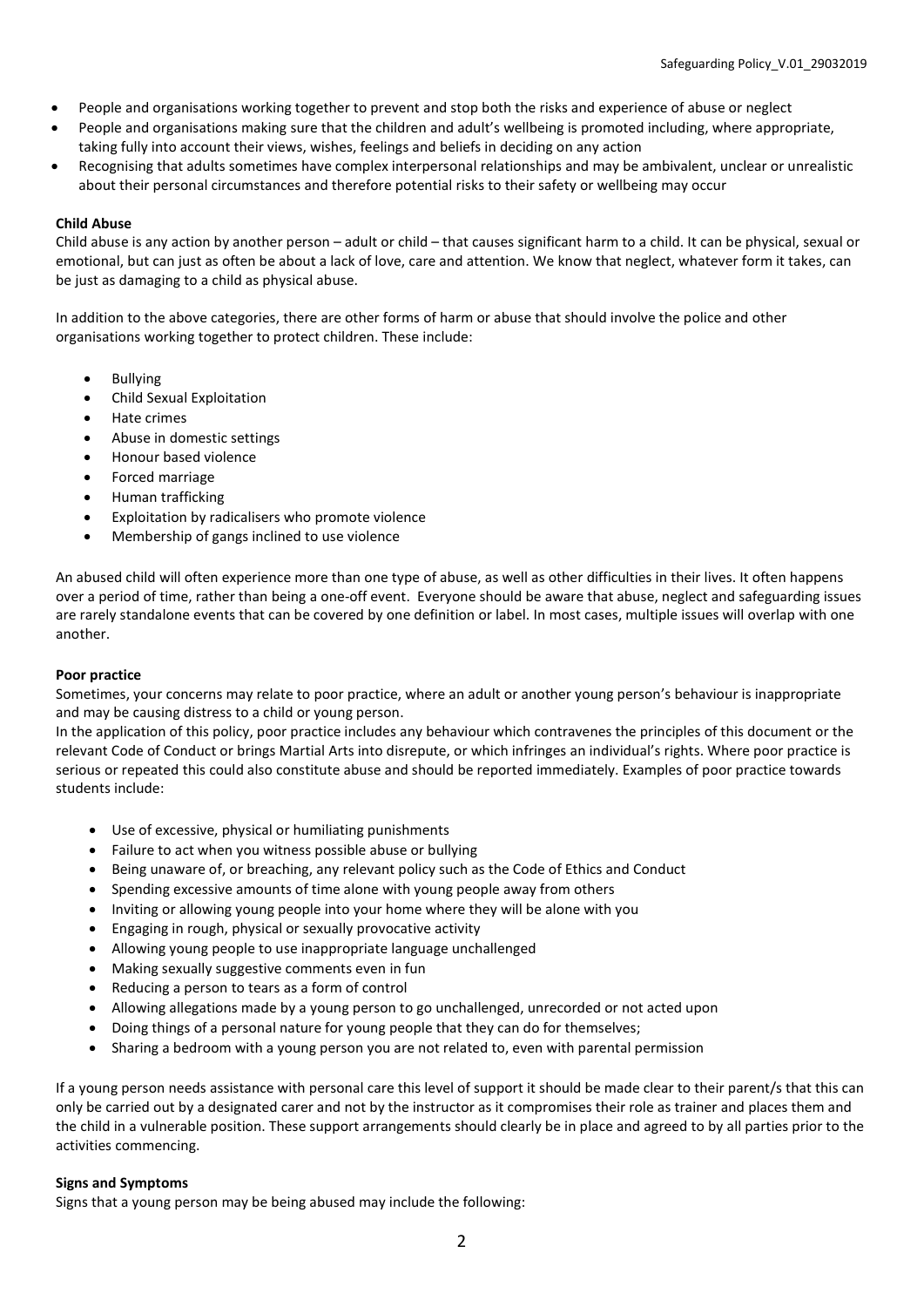- Unexplained or suspicious injuries such as bruising, cuts or burns, particularly if situated on a part of the body not normally prone to such injuries
- An injury for which the explanation seems inconsistent
- The young person describes what appears to be an abusive act involving him/her
- A young person or adult expresses concern about the welfare of another
- Unexplained changes in behaviour (e.g. becoming very quiet, withdrawn or displaying sudden outbursts of temper)
- Inappropriate sexual awareness
- Engaging in sexually explicit behaviour
- Sudden or unusual distrust of adults, particularly those with whom a close relationship would normally be expected
- Having difficulty in making friends
- Being prevented from socialising with other young people
- Displaying variations in eating patterns including overeating or loss of appetite or a sudden weight change
- Becoming increasingly dirty or unkempt

It should be recognised that this list is not exhaustive and the presence of one or more of the indicators is not proof that abuse is actually taking place. For example, a family bereavement, which could cause some of the changes listed above.

Remember it is not the responsibility of the Club to decide if child abuse is occurring but to act on any concerns by reporting them.

### 5. Codes of Conduct and Ethics

The codes of conduct and ethics for all those involved at the Club, can be found as a separate guidance sheet. It is essential these are followed so the highest possible standards of behaviour and conduct in Martial Arts activities are maintained. The principles must be adhered to at all times. All those involved at the Club will show their understanding and commitment to the codes of conduct and ethics by signing a copy of the relevant guidance sheet.

# 6. Acting on Safeguarding Concerns

We all have a responsibility to make sure that concerns about children and vulnerable adults are passed to the appropriate support agency without delay. Anyone concerned about a child or vulnerable adult being at risk of being abused or neglected should not ignore their suspicions and should not assume that someone else will take action to protect that child or vulnerable adult.

Whilst accepting this duty is recognised, the Club is not responsible for deciding if abuse has occurred. We do however have a duty to respond and report concerns. The Club will have an appropriately trained Designated Safeguarding Lead (DSL).

It is always difficult to hear about or witness harm or abuse experienced by a child or young person. The following points will be helpful for both us and the child should they choose to disclose abuse to us:

- Stay calm
- Listen carefully to what is said and try not to interrupt
- Find an appropriate point early on to explain that it is likely that the information will need to be shared with others do not promise to keep secrets
- Allow them to continue at their own pace
- Ask questions for clarification only, and avoid asking questions that suggest an answer (leading questions)
- Reassure them that they are not to blame and have done the right thing in telling you
- If the concern is serious explain that you will need to get support from other trained people to help keep the child safe. This must be shared even if the child doesn't want you to tell anyone else
- Tell them what you will do next and with whom the information will be shared. If they are adamant that they do not wish the information to be shared, explain that you will have to tell your DSL and that it will be discussed further with them
- Be aware of the possibility of forensic evidence if the disclosure relates to a recent incident of physical harm or injury and try to protect any supporting materials e.g. bedding or clothing
- Contact the Designated Safeguarding Lead (DSL)
- Where you are unable to contact your DSL, advice can be sought from statutory agencies or the NSPCC Helpline
- All serious concerns must be referred to statutory agencies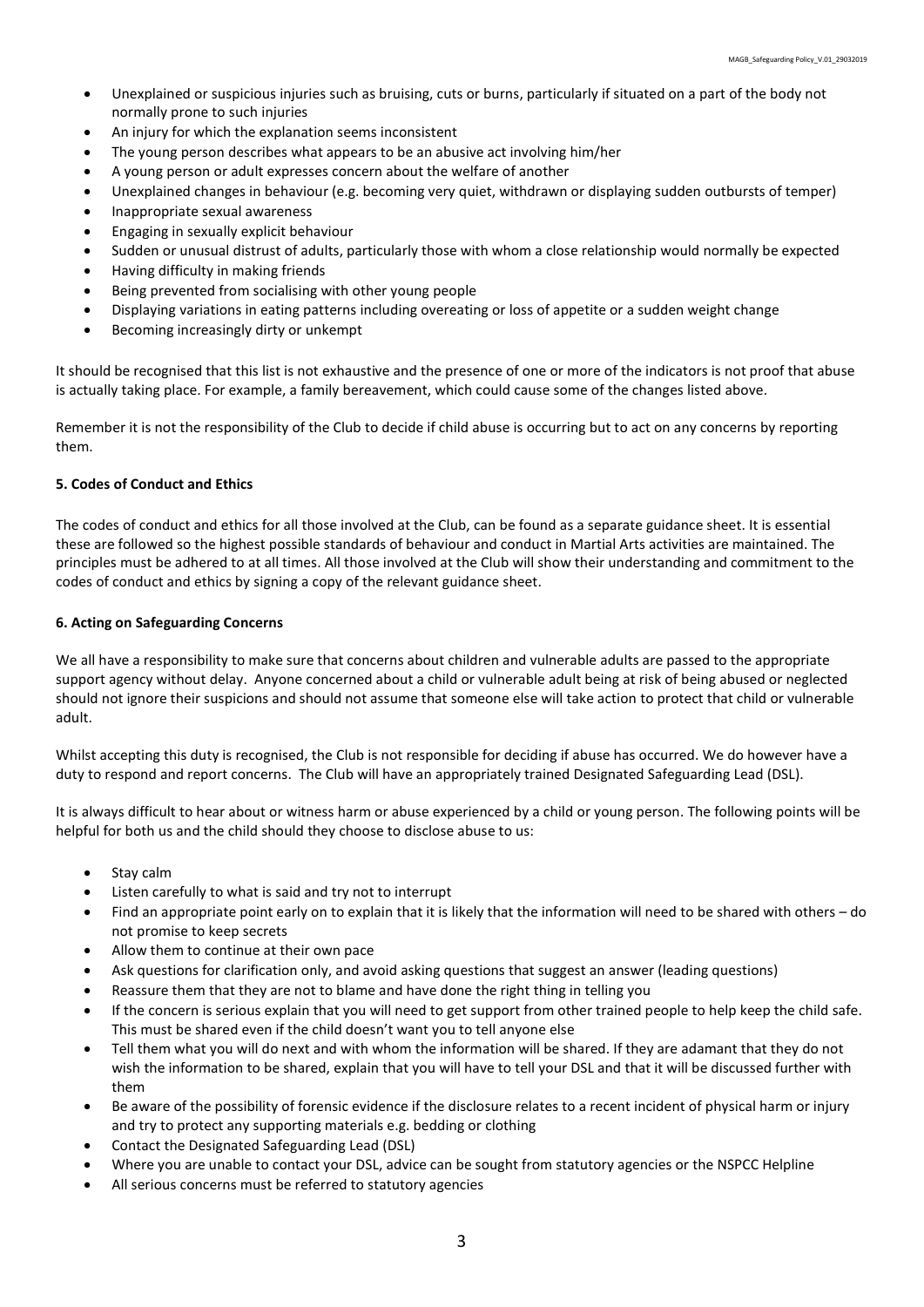All safeguarding concerns and poor practice occurrences, except if the issue concerns those individuals, must be reported to the DSL. This includes issues raised concerning the activities of instructors or volunteers or, where there are concerns outside of Club activities (for example at home, school or in the wider community).

Instructors and volunteers must also report the following to the DSL and make a written record of what they have done, seen or heard, when:

- They have accidentally hurt a child
- A child seems distressed in any manner
- A child appears to be sexually aroused by their actions
- A child misunderstands or misinterprets something they have said or done

Where there is an allegation against an instructor or volunteer who works with children at the Club the DSL must report the matter to the Local Authority Designated Officer.

If you think a child is in immediate danger or requires medical attention, you should call the Emergency Services on 999. You can also ring the NSPCC helpline on 0808 800 5000 to report immediate risks. This is an immediate responsibility and will take priority over informing the DSL.

# 7. Recording

Should a child make a disclosure a record in writing must be made as soon as possible, using their words as closely as possible and where relevant, using the Clubs Report Form.

Note the date, time, any names mentioned, names and addresses to whom the information was given and who else is aware of the allegation. Note or describe clearly any visible injury. Take care to distinguish between fact, observation, allegation and opinion. It is important that the information you have is accurate.

Recording of any incident, including possible abuse or poor practice incidents, should also follow this procedure. In all situations, including those in which the cause of concern arises either from a disclosure of abuse or from suspicion of abuse, it is vitally important to record the details, regardless of whether they are shared with a statutory agency, as soon as possible using the Incident Referral Form.

The record should be clear and factual as it may be needed by child or adult protection agencies and may, in the future, be used as evidence in court. Records should be kept securely and shared only with those who need to know about the incident.

# 8. Recruiting, Supervision and Support &Training

The Club will take all reasonable steps to ensure unsuitable people are prevented from working with children. Whilst there may be some reservations that volunteers could be put off by having to go through a recruitment process, it is important to ensure reasonable steps have been taken to identify unsuitable individuals. Please refer to our Safer Recruitment policy for more detail.

Once recruited, all staff and volunteers at the Club will be informed, trained, supervised and supported to ensure that they effectively safeguard children and know how to respond to any concerns. The Club will ensure that training and resources are available to encourage the development of staff and volunteers. This will include:

- An induction to the work and the school/club
- A trial period in which to develop skills whilst supervised
- On going support and monitoring

There are currently no formal qualifications specifically for safeguarding and protecting children in sport. However, training developed by sports and other organisations is available to strengthen the skills and knowledge of the sporting children's workforce to safeguard children and young people. Training plays an important role in equipping staff and volunteers to do their job safely and effectively. Different safeguarding training is available depending on the person's role within the organisation.

More information can be found on https://learning.nspcc.org.uk/training/

# 9. Whistleblowing

It's important that people within this Club have the confidence to come forward to speak or act if they're unhappy with anything. Whistleblowing occurs when a person raises a concern about dangerous or illegal activity, or any wrongdoing within their sports organisation. The NSPCC has a whistleblowing advice line to support professionals who have concerns about how child protection issues are being handled in their own or another organisation.